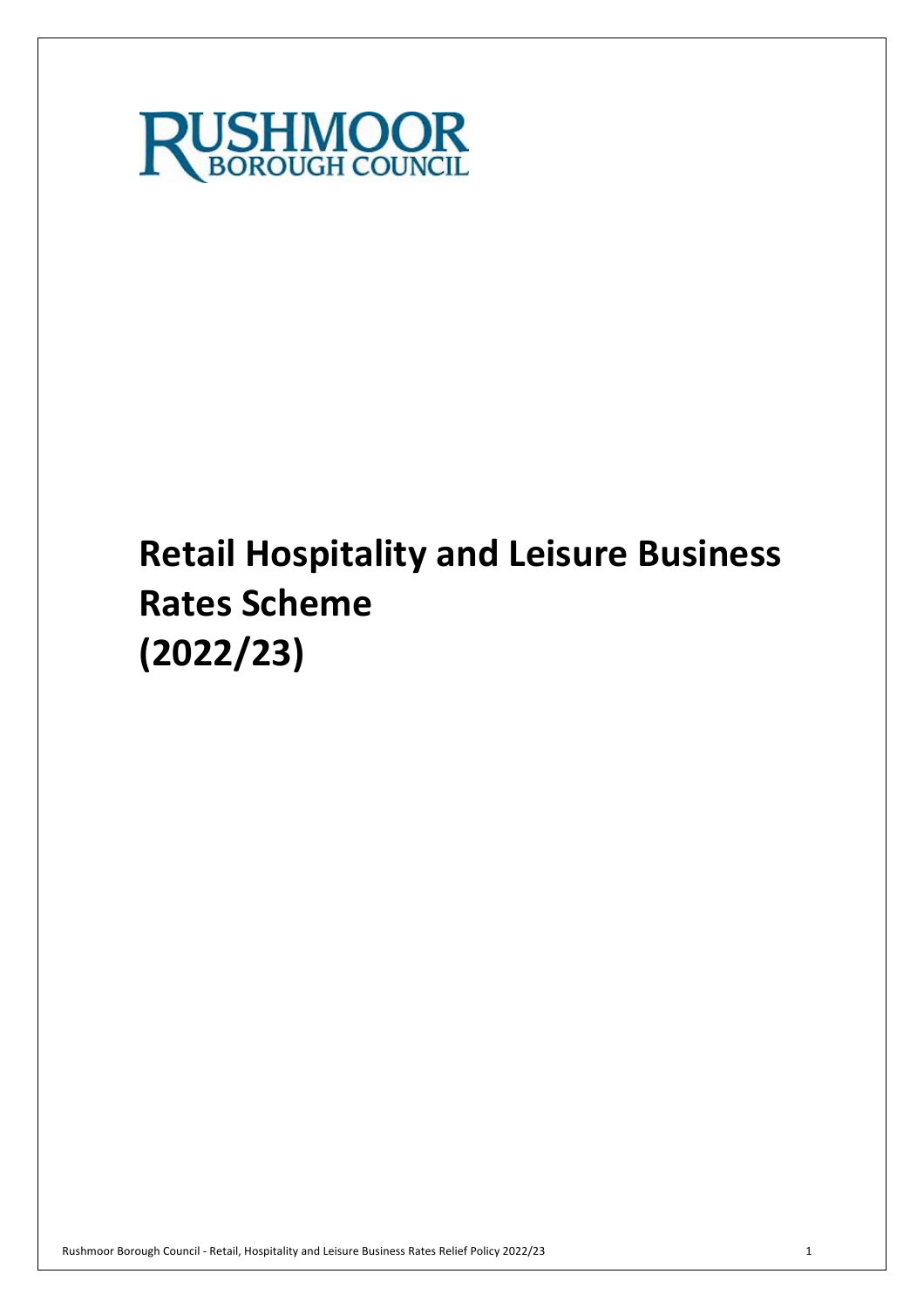## **Contents**

| Eligibility for the Retail, Hospitality and Leisure Relief Scheme  5            |  |
|---------------------------------------------------------------------------------|--|
|                                                                                 |  |
| Retail, Hospitality and Leisure Business Rates Scheme (2022/23) - the Council's |  |
|                                                                                 |  |
|                                                                                 |  |
|                                                                                 |  |
|                                                                                 |  |
|                                                                                 |  |
|                                                                                 |  |
|                                                                                 |  |
|                                                                                 |  |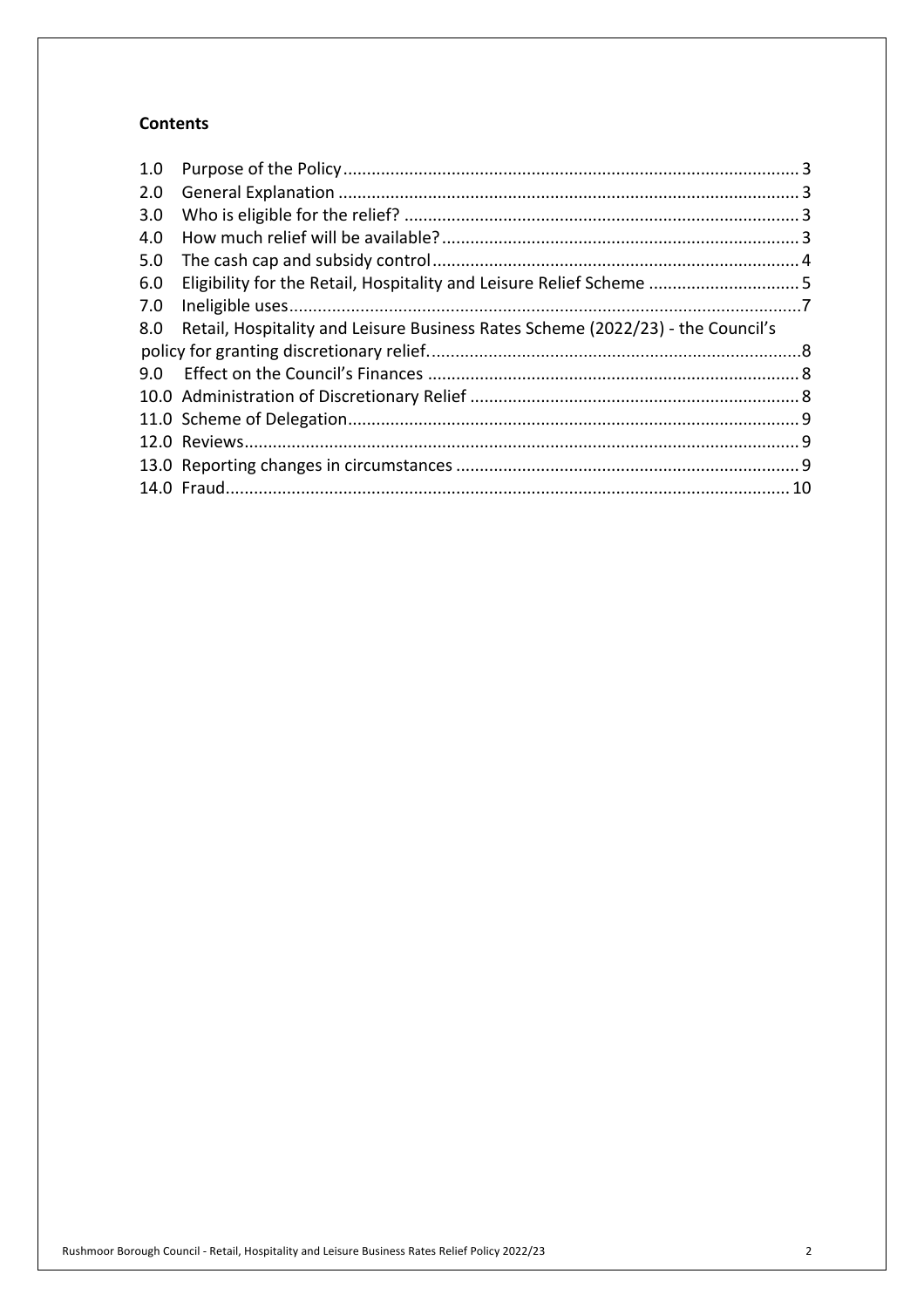# **1.0 Purpose of the Policy**

- 1.1 The purpose of this policy is to determine the level of discretionary relief to be awarded in respect of the Retail, Hospitality and Leisure Business Rates Relief Scheme for the financial year commencing  $1<sup>st</sup>$  April 2022.
- 1.2 This is a government led initiative and the Council is keen to support businesses as far as possible.

# **2.0 General Explanation**

 $2.1$  provide eligible, occupied, retail, hospitality, and leisure properties with a 50% relief, up to a cash cap limit of £110,000 per business. 2.1 The 2022/23 Retail, Hospitality and Leisure Business Rates Relief scheme will

# **3.0 Who is eligible for the relief?**

- 3.1 Hereditaments which benefit from the relief will be those which for a chargeable day in 2022/23:
	- (a) meet the eligibility criteria; and
	- (b) the ratepayer for that chargeable day has not refused the relief for the eligible hereditament. The ratepayer may refuse the relief for each eligible hereditament anytime up to 30 April 2023. The ratepayer cannot withdraw their refusal for either all or part of the financial year.
- $3.2$  Act 1988, the Council may not grant the discount to themselves certain precepting authorities (e.g., a parish or county council) or a functional body, within the meaning of the Greater London Authority Act 1999. In line with the legal restrictions in section 47(8A) of the Local Government Finance

# **4.0 How much relief will be available?**

- 4.1 Subject to the £110,000 cash cap per business, the total amount of government- funded relief available for each property for 2022/23 under this scheme is for chargeable days from 1 April 2022 to 31 March 2023, 50% of the chargeable amount.
- $4.2$  funded by section 31 grants have been applied, but before those where the Council has used their wider discretionary relief powers introduced by the Localism Act 2011, which are not funded by section 31 grants. The relief will be applied after mandatory reliefs and other discretionary reliefs
- 4.3 Subject to the cash cap, the eligibility for the discount and the relief itself will be assessed and calculated on a daily basis. The formula that will be used to determine the amount of relief to be granted for a chargeable day for a particular hereditament in the financial year 2022/23 is V x 0.5, where V is the daily charge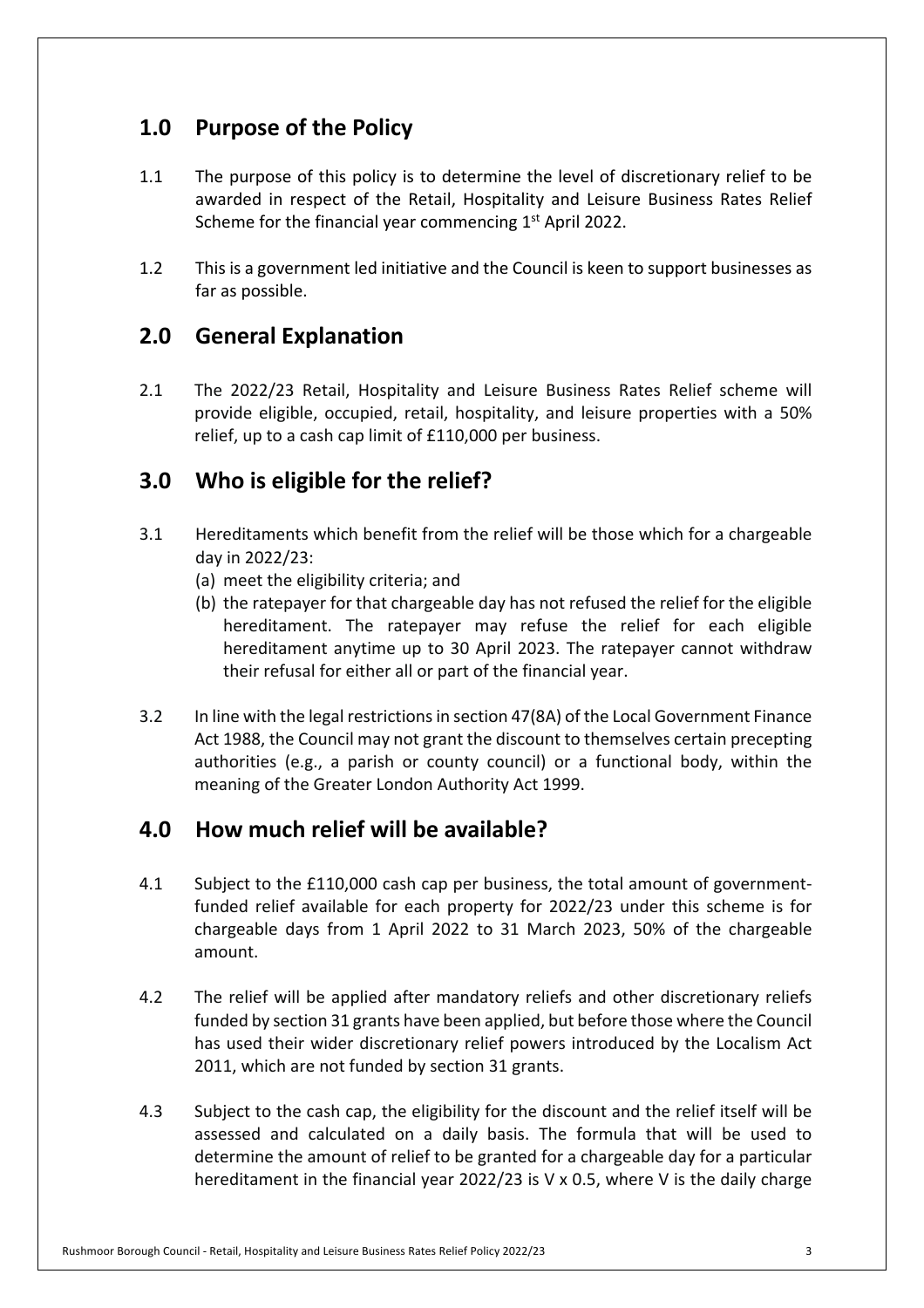for the hereditament for the chargeable day after the application of any mandatory relief and any certain other discretionary reliefs.

 4.4 Ratepayers that occupy more than one property will be entitled to relief for each of their eligible properties up to the maximum £110,000 cash cap, per business.

# **5.0 The cash cap and subsidy control**

- $5.1$  cash cap across all of their hereditaments in England. Under the cash cap, no ratepayer can in any circumstances exceed the £110,000
- $5.2$  ratepayers will be considered as one ratepayer for the purposes of the cash caps. A ratepayer shall be treated as having a qualifying connection with another: Where a ratepayer has a qualifying connection with another ratepayer then those
	- (a) where both ratepayers are companies, and
		- (i) one is a subsidiary of the other; or
		- (ii) both are subsidiaries of the same company; or
	- (b) where only one ratepayer is a company, the other ratepayer (the "second ratepayer") has such an interest in that company as would, if the second ratepayer were a company, result in its being the holding company of the other.
- $5.3$  subsidy. Any relief provided by the Council under this scheme will need to comply with the UK's domestic and international subsidy control obligations Furthermore, the Retail, Hospitality and Leisure Scheme is likely to amount to
- $5.4$  Amounts of Financial Assistance Allowance, Article 364 of the TCA allows an economic actor (e.g., a holding company and its subsidiaries) to receive up to 325,000 Special Drawing Rights (£343,000 as at 9<sup>th</sup> December 2021) in a three-year period (consisting of the 2022/23 year and the two previous financial years). Expanded Retail Discount granted in either 2020/21 or 2021/22 does not count towards the £343,000 allowance but BEIS business grants (throughout the 3 years) and any other subsidies claimed under the Small Amounts of Financial Assistance limit should be counted. 5.4 To the extent that the Council is seeking to provide relief that falls within the Small
- $5.5$  the cash cap or the Small Amounts of Financial Assistance limit then the authority will automatically withhold the relief. In those cases where it is clear to the Council that the ratepayer is likely to breach
- 5.6 The amount of relief awarded will be recalculated in the event of a change of circumstances. This could include, for example, a backdated change to the rateable value or the hereditament. This change of circumstances could arise during the year in question or during a later year.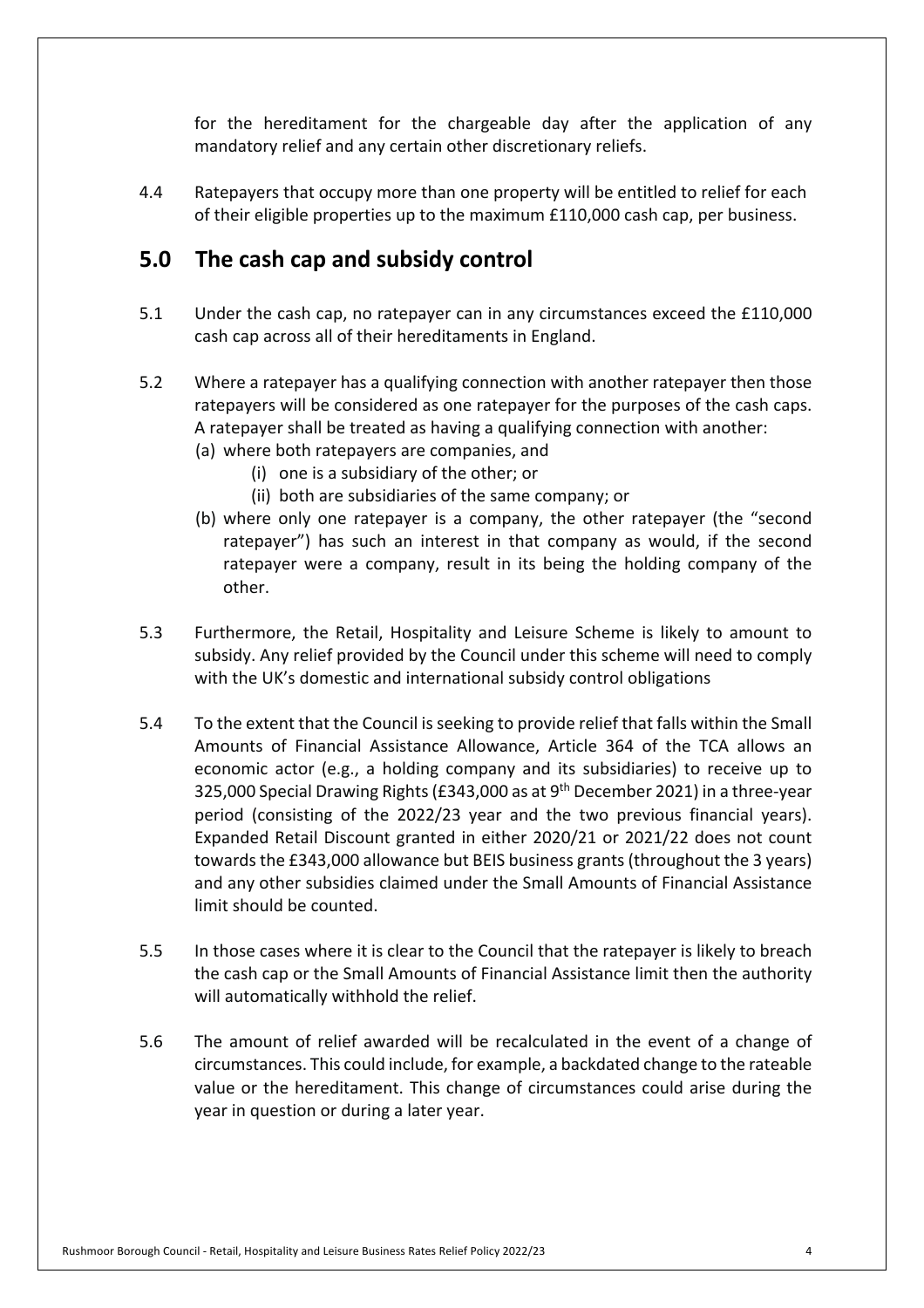# **6.0 Eligibility for the Retail, Hospitality and Leisure Relief Scheme**

- 6.1 Hereditaments that are eligible for Retail, Hospitality and Leisure scheme will be occupied hereditaments which meet all of the following conditions for the chargeable day:
	- (a) they are wholly or mainly being used:
		- (i) as shops, restaurants, cafes, drinking establishments, cinemas or live music venues;
		- (ii) for assembly and leisure; or
		- (iii) as hotels, guest & boarding premises or self-catering accommodation.
- $6.2$  cinemas, and live music venues to mean: The Council considers shops, restaurants, cafes, drinking establishments,
	- **(i) Hereditaments that are being used for the sale of goods to visiting members of the public:**
	- • Shops (such as: florists, bakers, butchers, grocers, greengrocers, jewellers, stationers, off licences, chemists, newsagents, hardware stores, supermarkets, etc);
	- Charity shops;
	- Opticians;
	- Post offices;
	- • Furnishing shops/ display rooms (such as: carpet shops, double glazing, garage doors);
	- Car/ caravan show rooms;
	- Second-hand car lots;
	- Markets:
	- Petrol stations;
	- Garden centres; and
	- Art galleries (where art is for sale/hire).
	- **(ii) Hereditaments that are being used for the provision of the following services to visiting members of the public:**
	- • Hair and beauty services (such as: hairdressers, nail bars, beauty salons, tanning shops, etc);
	- Shoe repairs/ key cutting;
	- Travel agents;
	- Ticket offices e.g., for theatre;
	- Dry cleaners;
	- Launderettes;
	- PC/ TV/ domestic appliance repair;
	- Funeral directors;
	- Photo processing;
	- Tool hire; and
	- Car hire.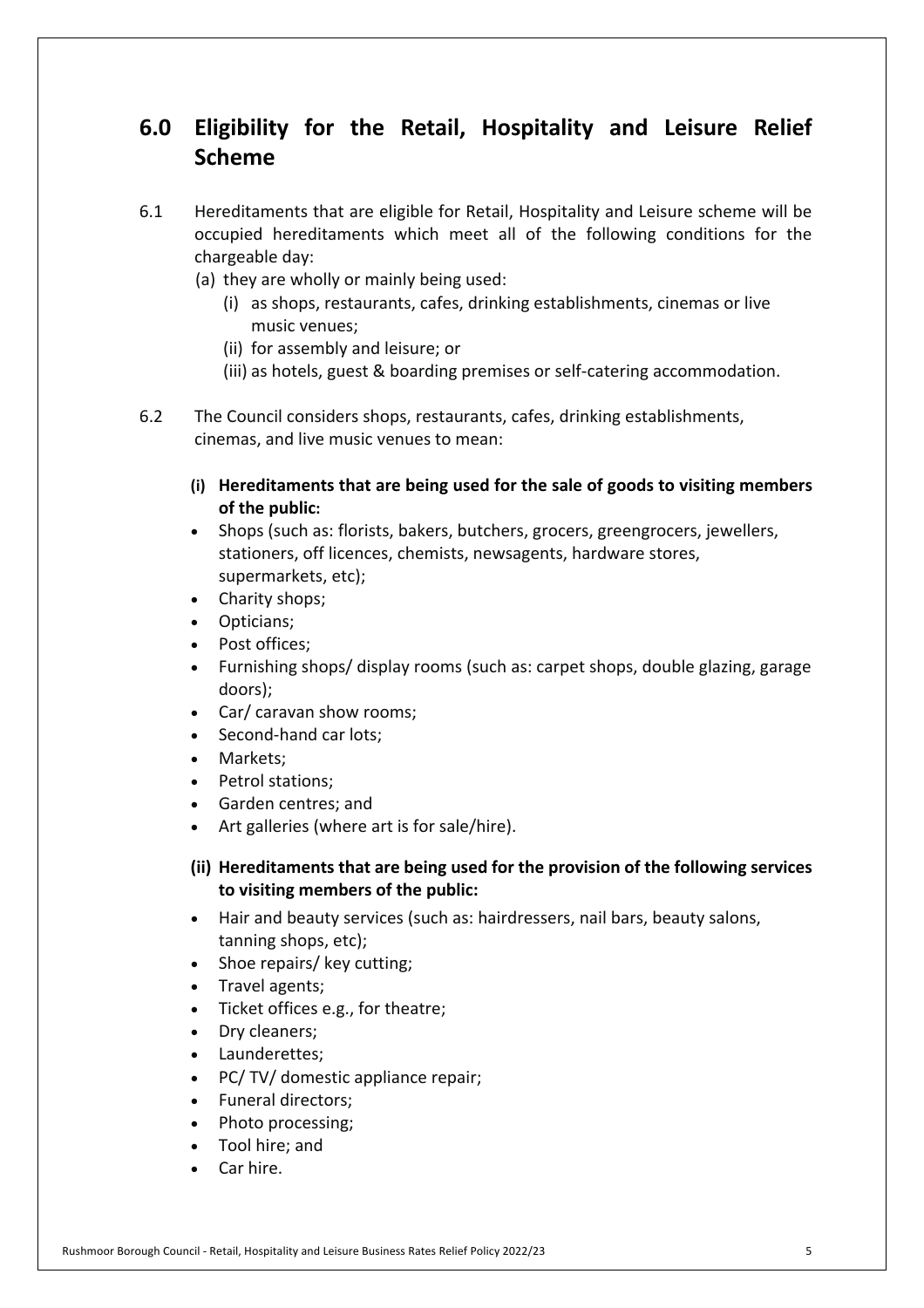## (iii) Hereditaments that are being used for the sale of food and/or drink to visiting **members of the public:**

- Restaurants;
- Takeaways;
- Sandwich shops;
- Coffee shops;
- Pubs; and
- Bars.

## **(iv) Hereditaments which are being used as cinemas**

## **(v) Hereditaments that are being used as live music venues:**

- • Live music venues are hereditaments wholly or mainly used for the performance of live music for the purpose of entertaining an audience. Hereditaments cannot be considered a live music venue for the purpose of business rates relief where a venue is wholly or mainly used as a nightclub or a theatre, for the purposes of the Town and Country Planning (Use Classes) Order 1987 (as amended);
- • Hereditaments can be a live music venue even if used for other activities, but only if those other activities (i) that are merely ancillary or incidental to the performance of live music (e.g. the sale/supply of alcohol to audience members) or (ii) do not affect the fact that the primary activity for the premises is the performance of live music (e.g. because those other activities are insufficiently regular or frequent, such as a polling station or a fortnightly community event).
- $6.3$ The Council considers assembly and leisure to mean:
	- **(i) Hereditaments that are being used for the provision of sport, leisure, and facilities to visiting members of the public (including for the viewing of such activities):**
	- Sports grounds and clubs;
	- Museums and art galleries;
	- Nightclubs;
	- Sport and leisure facilities;
	- Stately homes and historic houses;
	- Theatres;
	- Tourist attractions;
	- Gyms;
	- Wellness centres, spas, massage parlours; and
	- Casinos, gambling clubs and bingo halls.
	- **(ii) Hereditaments that are being used for the assembly of visiting members of the public:**
	- Public halls; and
	- Clubhouses, clubs, and institutions.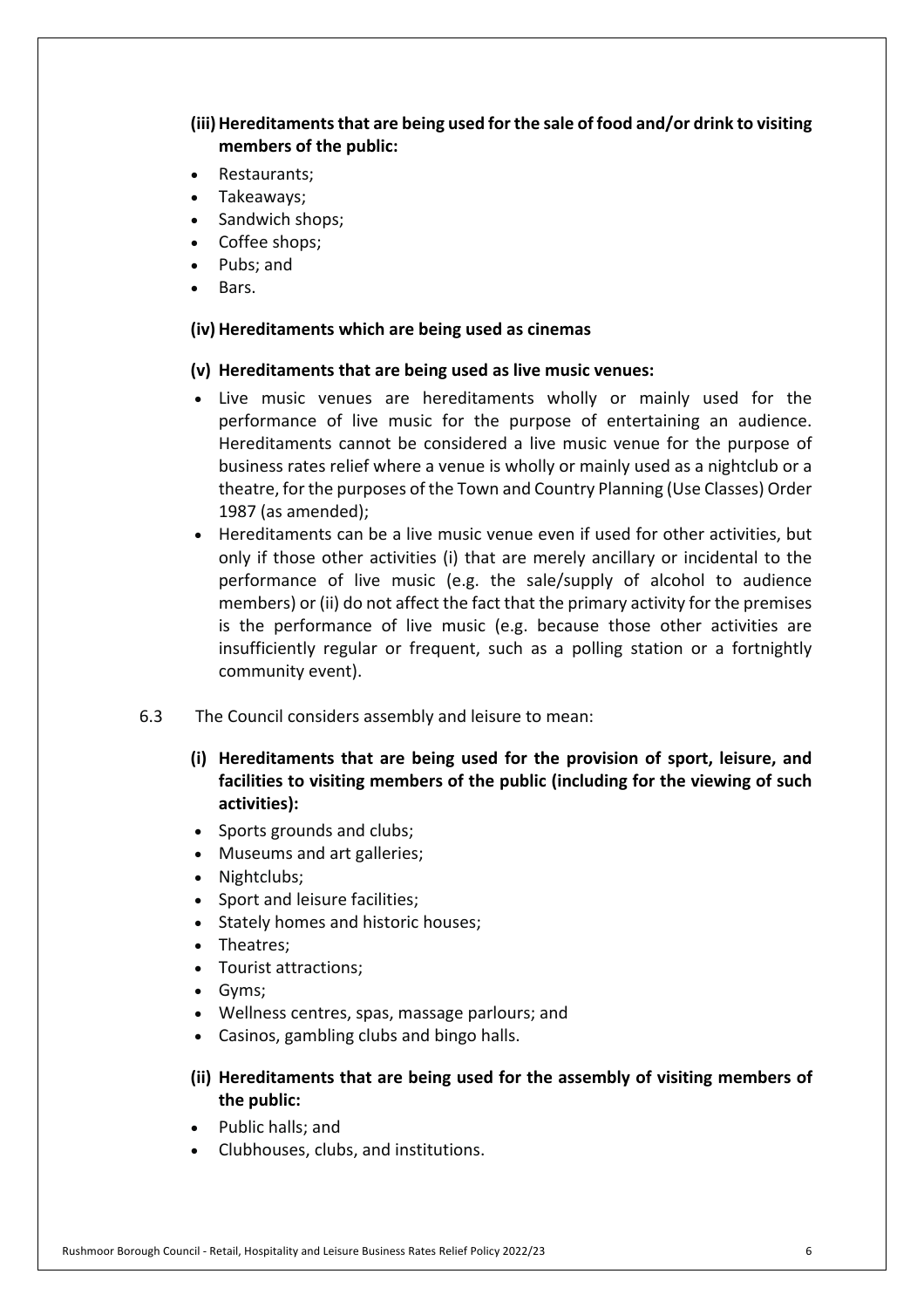- $6.4$  accommodation to mean: The Council considers hotels, guest & boarding premises, and self-catering
	- **(i) Hereditaments where the non-domestic part is being used for the provision of living accommodation as a business:**
	- Hotels, guest, and boarding houses;
	- Holiday homes; and
	- Caravan parks and sites.
- 6.5 for the above qualifying purposes. This is a test on use rather than occupation, therefore hereditaments which are occupied but not wholly or mainly used for the qualifying purpose will not qualify for the relief. To qualify for the relief, the hereditament should be wholly or mainly being used
- 6.6 The lists set out above are not intended to be exhaustive as it would be impossible to list the many and varied uses that exist within the qualifying purposes.

## **7.0 Ineligible uses**

- 7.1 The lists below set out the types of uses that the government **does not** consider to be an eligible use for the purpose of this discount.
	- **(i) Hereditaments that are being used for the provision of the following services to visiting members of the public:**
	- • Financial services (e.g., banks, building societies, cash points, bureaux de change, short-term loan providers, betting shops);
	- Medical services (e.g., vets, dentists, doctors, osteopaths, chiropractors);
	- • Professional services (e.g., solicitors, accountants, insurance agents/ financial advisers, employment agencies, estate agents, letting agents); and
	- Post office sorting offices.
	- **(ii) Hereditaments that are not reasonably accessible to visiting members of the public**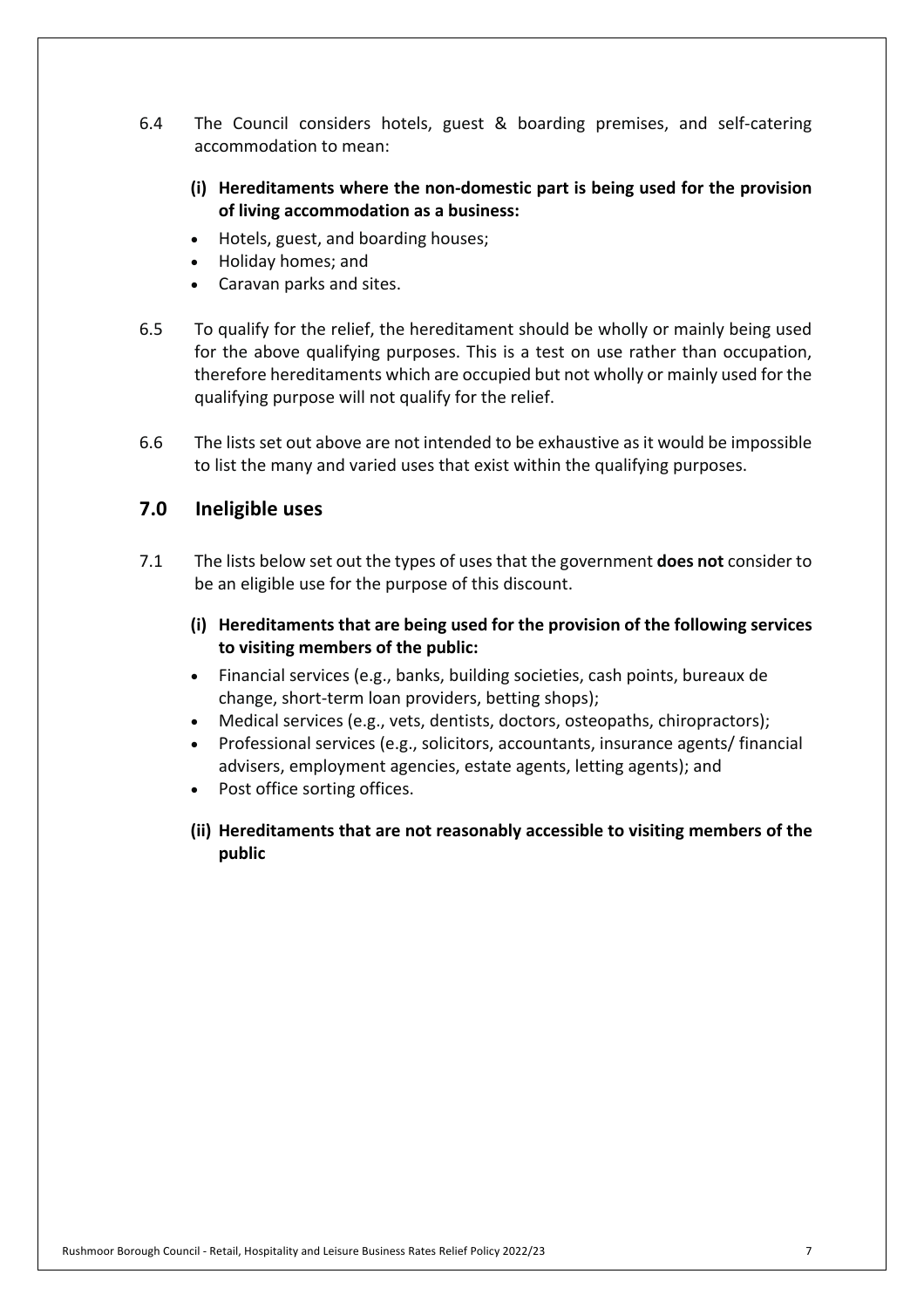#### **8.0 Retail, Hospitality and Leisure Business Rates Scheme (2022/23) - the Council's policy for granting discretionary relief.**

- 8.1 without specific legislative changes. These are administered under S47 of the Local Government Finance Act 1988. The Council is keen to support such initiatives especially where they are designed to help local businesses and will look to maximise both the reliefs given as well as maximise any grants receivable. However, the Council reserves the right to vary its approach where thought Over the past few years, a number of schemes have been led by government but appropriate.
- $8.2$  Council will grant the relief strictly in accordance with government guidance. In the case of Retail, Hospitality and Leisure Business Rates Relief scheme, the

# **9.0 Effect on the Council's Finances**

 $9.1$  available through section 31 of the Local Government Act 2003. As this is a government led initiative, grants for the full amount awarded will be

# **10.0 Administration of Discretionary Relief**

 $10.1$  amending, or cancelling discretionary relief and reduction. This is essentially laid down by legislation $1$ The following section outlines the procedures followed by officers in granting,

## **Applications and Evidence**

- $10.2$  by the Council. Retail, Hospitality and Leisure Business Rates relief will be awarded automatically
- 10.3 **The Council will provide this service and provide guidance free of charge. Ratepayers are encouraged to approach the Council direct and NOT pay for such services through third parties. Granting of relief**

## **Granting of relief**

- $10.4$  and details will include: In all cases, the Council will notify the ratepayer of decisions via their rates demand
	- The amount of relief granted and the date from which it has been granted;
	- The new chargeable amount; and
	- • A requirement that the applicant should notify the Council of any change in circumstances that may affect entitlement to relief.

<sup>&</sup>lt;sup>1</sup> The Non-Domestic Rating (Discretionary Relief) Regulations 1989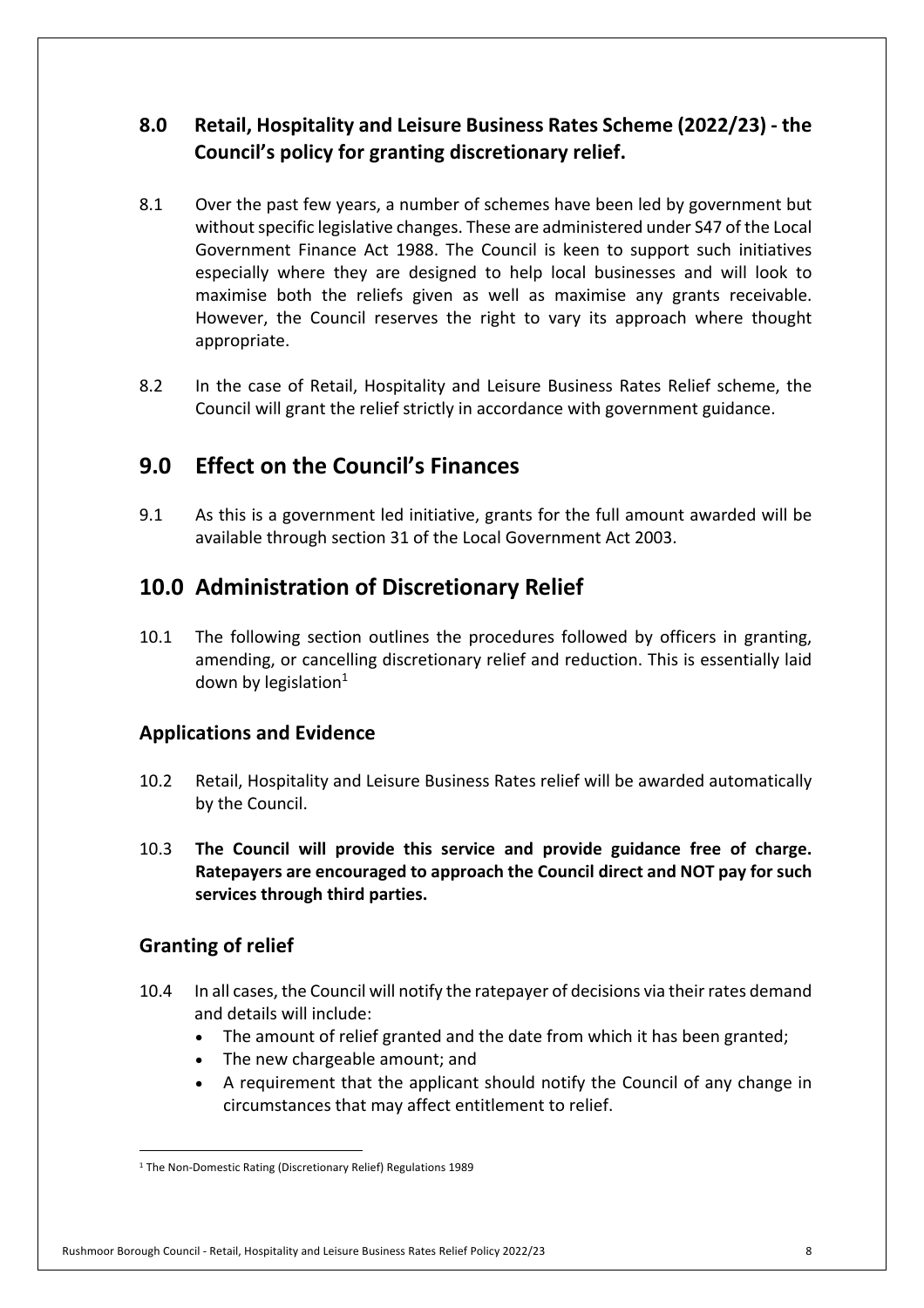- 10.5 This relief is to be granted from the beginning of the financial year in which the decision is made or when liability begins whichever is the later.
- 10.6 Variations in any decision will be notified to ratepayers as soon as practicable

# **11.0 Scheme of Delegation**

## **Granting, Varying, Reviewing and Revocation of Relief**

- $11.1$  1988, the Local Government and Rating Act 1997, the Local Government Act 2003 and the Localism Act 2011. However section 223 of the Local Government Act 1992 allows for delegation of decisions by the Council to Cabinet, Committees, Sub- Committees or Officers. All powers in relation to reliefs are given under the Local Government Finance Act
- 11.2 The Council's scheme of delegation allows for the Revenues and Benefits Manager to award, revise or revoke any discretionary relief applications.
- 11.3 Applications that are refused will, on request, be reconsidered if additional supporting information is provided or the refusal is subsequently considered to be based on a misinterpretation of the application.

## **12.0 Reviews**

- $12.1$  non-granting or the amount of any discretionary relief, the case will be reviewed by the Revenues and Benefits Manager. Where a decision is revised, then the ratepayer shall be informed, likewise if the original decision is upheld. Where the Council receives an appeal from the ratepayer regarding the granting,
- $12.2$  the Council's Section 151 Officer whose decision on behalf of the Council will be Where the ratepayer wishes to appeal the decision, the case will be considered by final.
- 12.3 Ultimately the formal appeal process for the ratepayer is Judicial Review although the Council will endeavour to explain any decision fully and openly with the ratepayer.

## **13.0 Reporting changes in circumstances**

 $13.1$  in circumstances which may affect the relief, to be reported as soon as possible or in any event within 21 days of the change. This will be important where the change would result in the amount of the award being reduced or cancelled. Where any award is granted to a ratepayer, the Council will require any changes